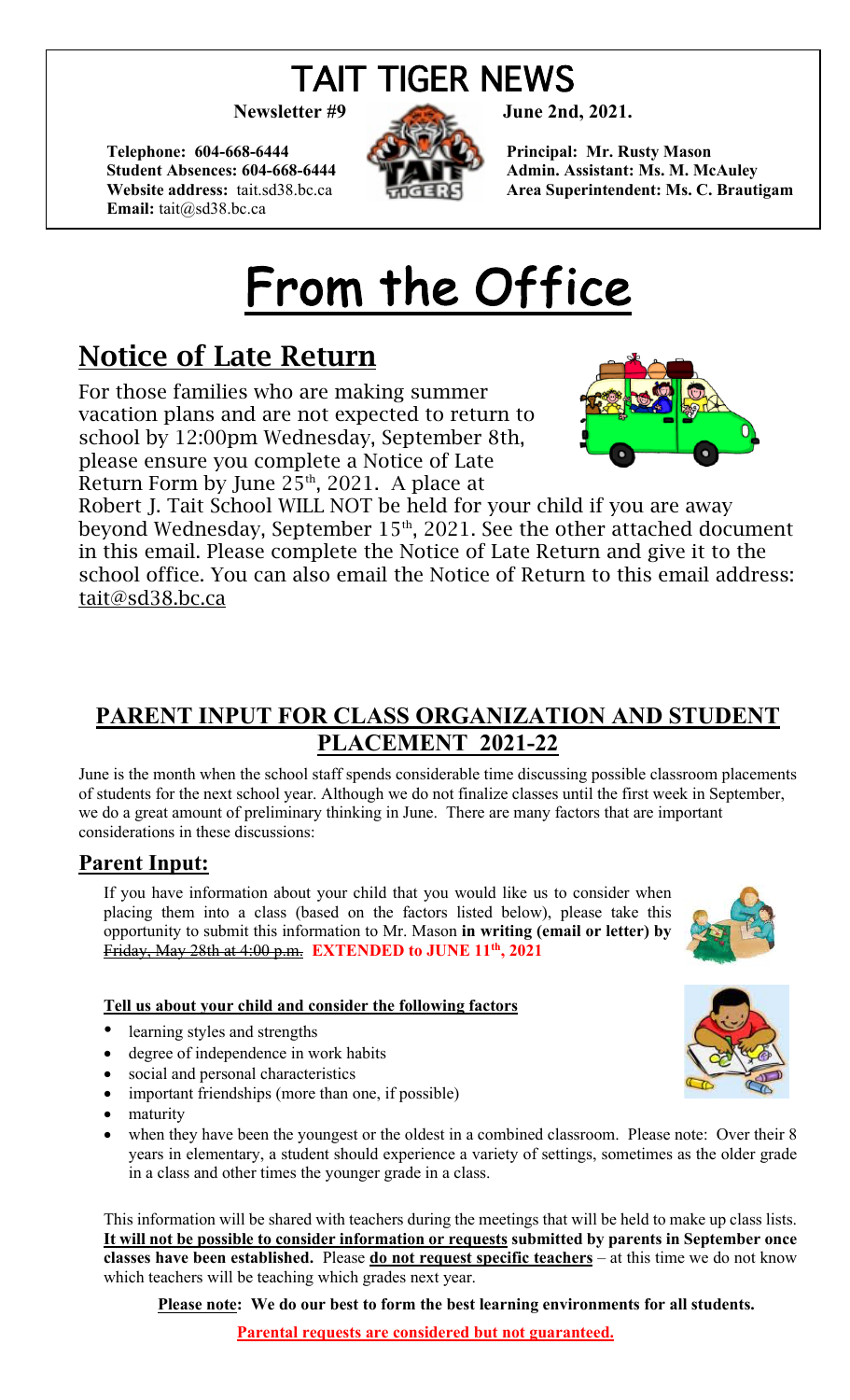### *Farewells*

#### **We are saying farewell to two special staff members.**

Ms. Maple She and Mrs. Leanne Hers are retiring. Ms. She is the classroom teacher in Division 3, teaching grade 5 and 6 students. She has been a staff member at Tait for the past 7 years.

Mrs. Hers is the classroom teacher in Division 5, currently teaching grade 3 and 4. She has taught at Tait for the past 6 years.

Ms. She and Mrs. Hers are loved by the students and staff at Tait. We have all benefitted from their focus towards building a community where everyone is valued and their passion for learning. Ms. She and Mrs. Hers will be missed greatly, and we wish them all the best in their future endeavors.

**We are also saying farewell to Kleanza Bennett, our current Parent Advisory Council Secretary. Mrs. Bennett's daughter, Treah, is moving to High School. Mrs. Bennett has committed countless hours to helping make Robert J. Tait Elementary the successful** 

**school it is today. She has supported the students, parents and staff of the school each year through her participation on the PAC Executive and through planning school events and fundraising initiatives. Thank-you Mrs. Bennett! You will be fondly remembered and greatly missed by the entire Robert J. Tait Community.**

The Health and Safety Protocols remain the same in British Columbia schools despite the changes in BC businesses and our communities. School Health Protocols will remain the same until the end of the school year. We cannot bring groups of people together for assemblies and celebrations before the end of the school year.

**End of the Year Events**

We have replaced our **Fit and Fun Sports Day with a whole-school Diversity Day on June 18th**. Our Student Leadership Team will be planning a day that includes a virtual assembly on Zoom, a chalk art activity for Cohort Groups and a Fun Run through the neighbourhood in the afternoon. The focus of the day will be on empathy, acceptance and understanding towards people who are different than you in one way or another.

We will celebrate our Grade 7 students at our **Grade 7 Farewell Assembly on Friday June 25th**. This assembly will be on Zoom and will start at 11:00am. All grade 7 families will be sent a link for the Zoom Assembly and all other Tait classes will watch from their classroom. Following the Farewell Assembly, the Grade 7s will be treated to a special lunch provided by the Tait PAC.

Finally, we will end the year with our **Recognition and Appreciation Assembly on Tuesday, June 29th.** This assembly will take place virtually on Zoom. At this assembly, we will recognize and celebrate our student volunteers and thank the PAC Executive for their work this year. We will also say thank-you to the Tait Staff Members and PAC parents who will be leaving our school at the end of this year.

Please watch for school emails over the coming weeks, some of these emails will have the Zoom Links for upcoming assemblies.

**Wednesday June 16th - PAC Meeting @7pm**

- **Friday June 18th - Diversity Day - School Spirit Day**
- **Friday June 25th - Grade 7 Farewell on Zoom @ 11:00am**
- **Monday June 28th - Student Reports to families for all divisions**
- **Tuesday June 29th - Recognition and Appreciation Assembly on Zoom @ 11:00am**
- **Tuesday, June 29th - Last Day of School for Students**
- Wednesday, June 30<sup>th</sup> School Administrative Day: School Office is Open